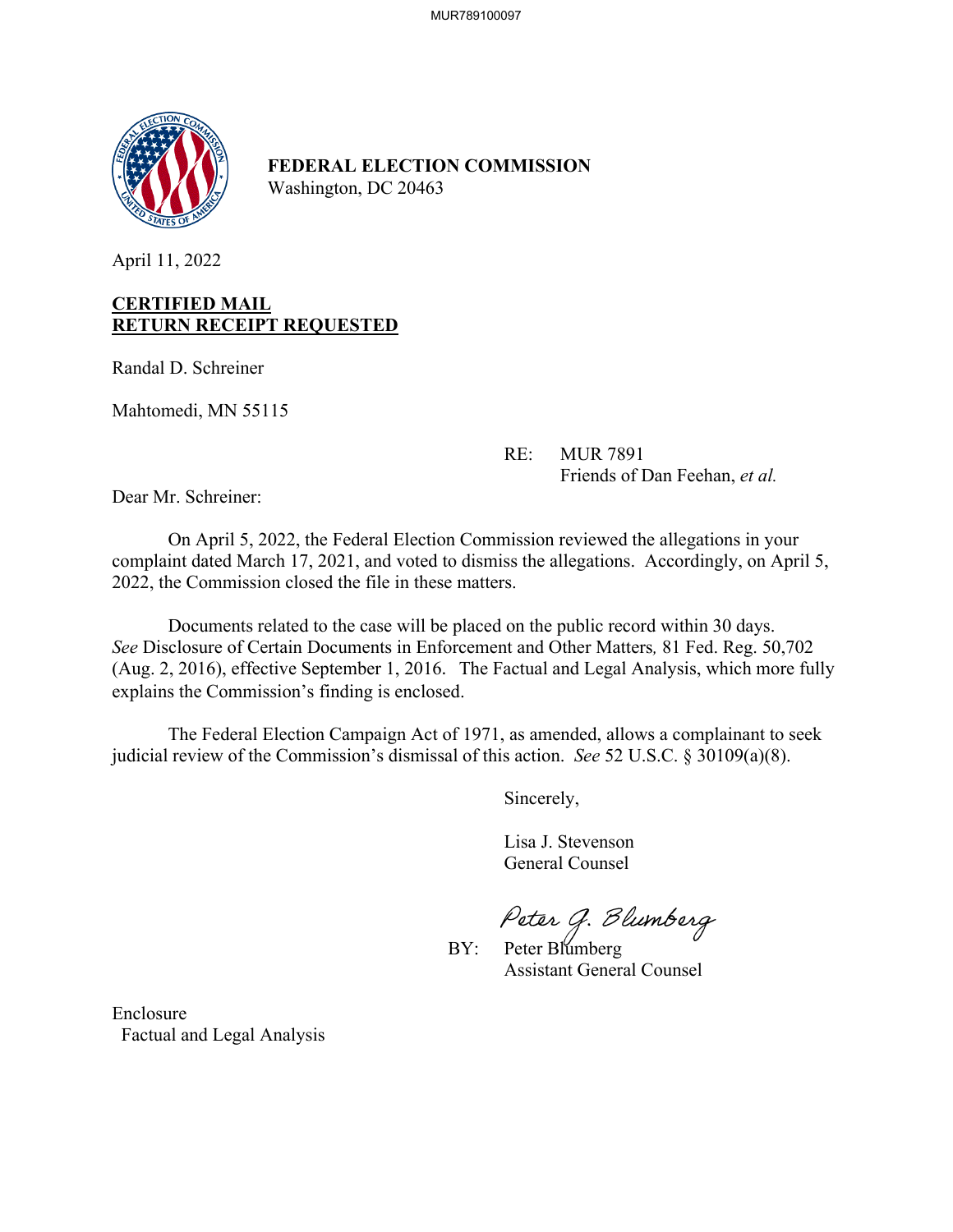# 1 **FEDERAL ELECTION COMMISSION** 2 3 **FACTUAL AND LEGAL ANALYSIS** 4  $\frac{5}{6}$ RESPONDENT: Friends of Dan Feehan and Meghan MUR: 7891 7 Maes in her official capacity as treasurer 8 Leadership for Educational Equity 9 National Lead for America, Inc. 10 11 **I. INTRODUCTION** 12 The Complaint in this matter alleges that Friends of Dan Feehan and Meghan Maes in her 13 official capacity as treasurer (the "Committee") and two non-profit corporations, National Lead 14 for America ("NLA") and Leadership for Educational Equity ("LEE"), violated the Federal 15 Election Campaign Act of 1971, as amended (the "Act") when the corporations apparently paid 16 three individuals to work on behalf of the Committee. The Responses broadly deny violating the 17 Act, with NLA claiming that it never paid anyone to work on behalf of the Committee and LEE 18 arguing that it only paid a small stipend that should be exempt from the definition of a 19 contribution. 20 The available information indicates that although one of the named individuals was a 21 fellow for NLA, NLA did not pay her for work on the Feehan campaign. Rather, she was 22 compensated by the Minnesota Democratic-Farmer-Labor Party ("MDFLP") for such work. The 23 Commission therefore finds no reason to believe that NLA violated 52 U.S.C. § 30118(a) by 24 making a prohibited corporate contribution to the Committee. The other two individuals appear 25 to have been paid modest stipends by LEE in connection with their work with the Committee. 26 Although there is insufficient information in the record to determine whether these stipends 27 violated the Act, considering the available information and the small amount at issue, further 28 investigation would not be a prudent use of Commission resources. The Commission therefore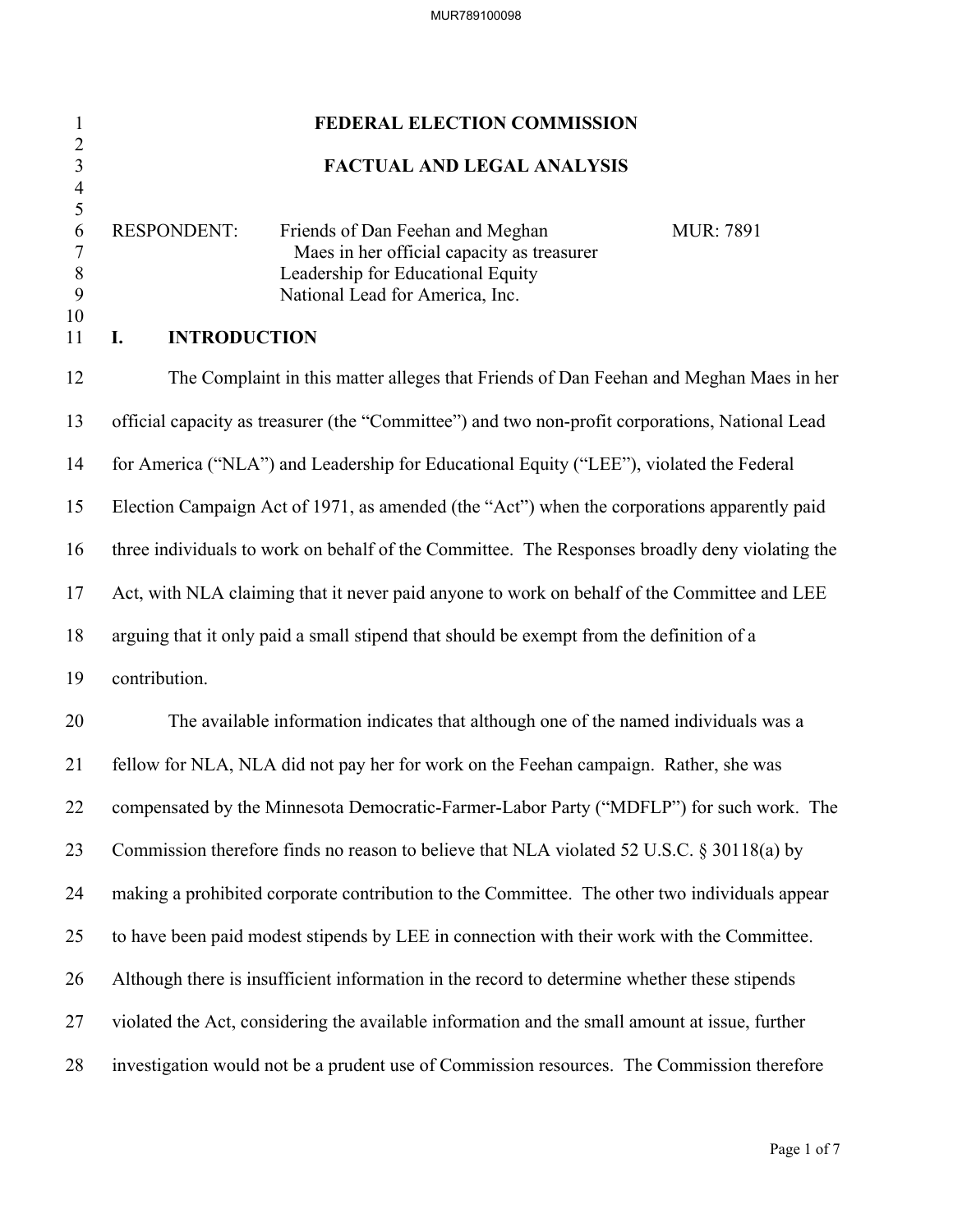1 dismisses the allegation that Leadership for Educational Equity violated 52 U.S.C. § 30118(a) by 2 making a prohibited corporate contribution.<sup>[1](#page-2-0)</sup> For the same reason, the Commission dismisses the 3 allegation that the Committee violated 52 U.S.C. § 30118(a) by accepting or receiving a 4 prohibited corporate contribution.<sup>[2](#page-2-1)</sup>

## 5 **II. FACTUAL BACKGROUND**

6 The Committee was the authorized campaign committee for former House candidate Dan 7 Feehan. Micah Joselow, Christina Beros, and Monali Bhakta worked on behalf of the 8 Committee during the 2020 election cycle.<sup>[3](#page-2-2)</sup> The Complaint attaches screenshots from the 9 LinkedIn profiles of each of these individuals, which appear to show connections with the 10 respondent corporations.<sup>[4](#page-2-3)</sup> According to these screenshots, Joselow listed his occupation as "LEE 11 Fellow at Dan Feehan for Congress" beginning June  $2020$ ,<sup>[5](#page-2-4)</sup> Beros listed her occupation as 12 "Leadership for Educational Equity Campaign Leadership Fellow" at "Dan Feehan for 13 Congress" beginning in July 2020,<sup>[6](#page-2-5)</sup> and Bhakta worked for the MDFLP on behalf of "Dan 14 Feehan for Congress" beginning in April 2020 while also listing herself as "LFMN Fellow at 15 Lead for America."<sup>[7](#page-2-6)</sup>

- 16 NLA is organized as a non-profit corporation under Section  $501(c)(3)$  of the Internal
- 

<span id="page-2-0"></span>17 Revenue Code.<sup>[8](#page-2-7)</sup> In response to the Complaint, NLA argues that although Bhakta was an NLA

- <span id="page-2-2"></span>3 *See* Resp. of Committee at 1 (Apr. 27, 2021).
- <span id="page-2-3"></span>4 Compl. at 2-4 (Mar. 17, 2021).

6 *Id*. at 3.

<span id="page-2-7"></span>8

<span id="page-2-6"></span><span id="page-2-5"></span>7 *Id*. at 4. LFMN appears to be an abbreviation for Lead for Minnesota, an arm of National Lead for America. *See About*, LEAD FOR MINN.,<https://www.leadforminnesota.org/about> (last visited Nov. 8, 2021).

*See* IRS Form 990, NLA, 2019 Return of Organization Exempt from Income Tax at 1 (Apr. 1, 2020).

<sup>1</sup> *See Heckler v. Chaney*, 470 U.S. 821 (1985).

<span id="page-2-1"></span><sup>2</sup> *Id*.

<span id="page-2-4"></span><sup>5</sup> *Id*. at 2.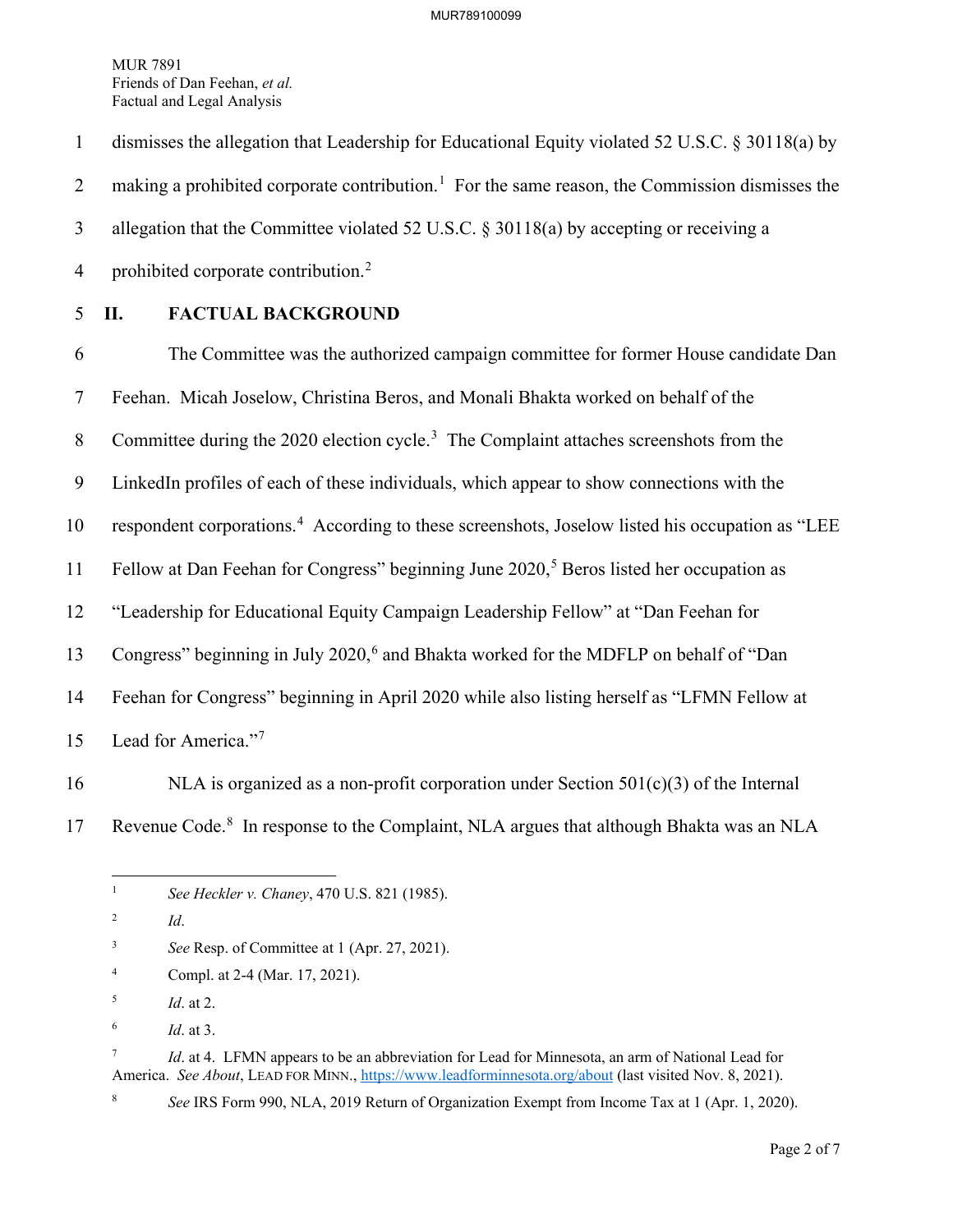| $\mathbf{1}$   | fellow, it did not compensate her for work with the Committee. <sup>9</sup> Instead, NLA asserts that    |
|----------------|----------------------------------------------------------------------------------------------------------|
| $\overline{2}$ | Bhakta was responsible for developing diversity, equity, and inclusion initiatives in parts of           |
| 3              | Minnesota on behalf of Lead for Minnesota. <sup>10</sup> NLA further states that while Bhakta was        |
| $\overline{4}$ | concurrently employed by the MDFLP, the "two positions were unrelated." <sup>11</sup> According to the   |
| 5              | response, MDFLP alone compensated Bhakta for Feehan campaign work, and NLA told her she                  |
| 6              | "could not record any of her time working on the Feehan Campaign as time she was obligated to            |
| $\tau$         | work to meet her fellowship requirements." <sup>12</sup> In support, NLA attaches an affidavit from      |
| 8              | Bhakta explaining her duties on behalf of Lead for Minnesota as well as the circumstances that           |
| 9              | led her to become separately employed by the MDFLP. <sup>13</sup> NLA also attaches an affidavit from    |
| 10             | its Deputy Director and Program Coordinator of Lead for Minnesota explaining Bhakta's work               |
| 11             | for the organization, the prohibition on Bhakta commingling her work for NLA with her work               |
| 12             | for the Committee, and an avowal that no such commingling had been observed. <sup>14</sup> The           |
| 13             | Response from the Committee echoes this explanation. <sup>15</sup> In addition, MDFLP reports filed with |
| 14             | the Commission for the 2020 election cycle show a total of \$11,249 in disbursements to Bhakta           |
| 15             | between July 31 and November 20, 2020. <sup>16</sup>                                                     |

<span id="page-3-0"></span><sup>9</sup> Resp. of NLA at 2 (Apr. 26, 2021).

<span id="page-3-6"></span><sup>15</sup> Resp. of Committee at 1 ("[Bhakta] was hired and paid by the Minnesota Democratic-Farmer-Labor Party. . . . [she] accepted a separate part-time position as a fellow with National Lead for America.").

<span id="page-3-1"></span><sup>10</sup> *Id*.

<span id="page-3-2"></span> $11$  *Id.* 

<span id="page-3-3"></span><sup>12</sup> *Id*.

<span id="page-3-4"></span><sup>&</sup>lt;sup>13</sup> *Id.* at Ex. A. The affidavit further states that "I did not mix my campaign work with my fellowship duties." *Id*.

<span id="page-3-5"></span><sup>14</sup> *Id*. at Ex. B.

<span id="page-3-7"></span><sup>16</sup> *See* MDFLP, Amended 2020 August Monthly Report at 223 (Oct. 8, 2020); MDFLP, 2020 Amended September Monthly Report at 337-38 (Oct. 8, 2020); MDFLP, Amended 2020 October Monthly Report at 822-23 (May 5, 2021); MDFLP, Amended 2020 12-Day Pre-General Report at 515 (May 5, 2021); MDFLP, Amended 2020 30-Day Post-General Report at 1507 (May 5, 2021). It appears these payments were coordinated party expenditures. *See* Resp. of Committee at 1. Although not reported as such, there is no information in the record to suggest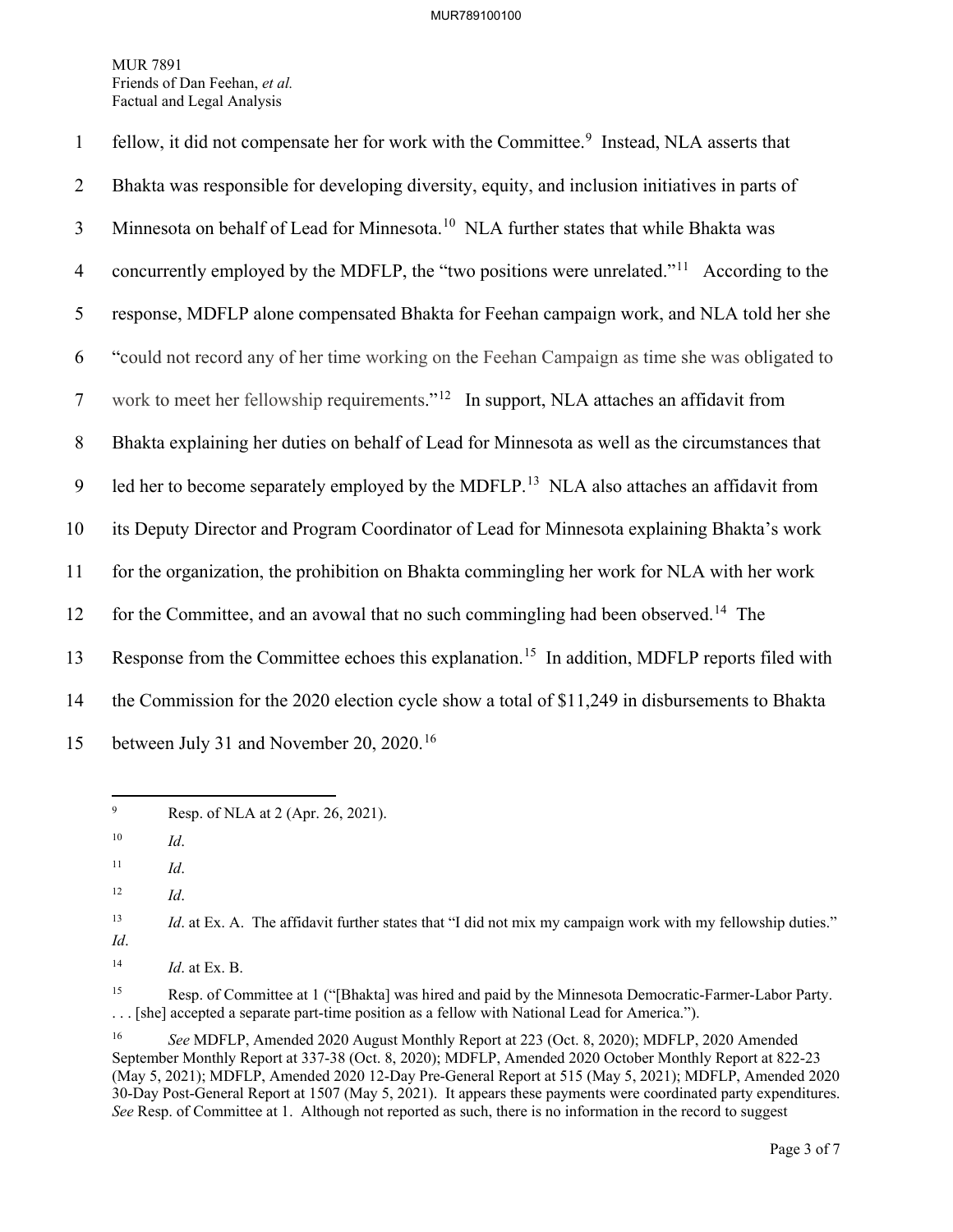| $\mathbf{1}$   | LEE is organized as a non-profit corporation under Section $501(c)(4)$ of the Internal                         |
|----------------|----------------------------------------------------------------------------------------------------------------|
| $\overline{2}$ | Revenue Code. <sup>17</sup> The Commission is in possession of information indicating that LEE retained        |
| 3              | Feehan as an independent contractor in 2017 and then as a temporary employee in 2019. It                       |
| $\overline{4}$ | appears Feehan's compensation from LEE for these two periods totaled \$170,000. In response to                 |
| 5              | the current allegations, LEE argues that it sponsored Joselow and Beros to work on Feehan's                    |
| 6              | campaign for educational rather than electoral purposes. <sup>18</sup> Specifically, LEE writes that its focus |
| $\tau$         | is "developing leadership skills and inspiring and supporting a network of civic leaders to end                |
| 8              | the injustice of educational inequity." <sup>19</sup> In furtherance of that mission, LEE says it created an   |
| 9              | internship program "to allow some of its members the opportunity to gain practical, direct, in-                |
| 10             | the-field experience and learn demonstrable campaign skills while volunteering on a political                  |
| 11             | campaign and completing training and curriculum developed by LEE." <sup>20</sup> According to LEE, this        |
| 12             | program did not come with a salary but included a stipend of \$2,250 "to help offset living                    |
| 13             | expenses and other incidental costs." <sup>21</sup> The Response from the Committee is consistent with that    |
| 14             | of LEE. <sup>22</sup> The Commission found no additional information about the program from publicly           |
| 15             | available sources, and thus it is unclear how many participants the program typically sponsors or              |
| 16             | how many campaigns these participants have worked on.                                                          |

<span id="page-4-3"></span>20 *Id*.

MDFLP exceeded its limit, which was \$51,900, because MDFLP reported no such expenditures during the 2020 election cycle.

<span id="page-4-0"></span><sup>17</sup> *See* Resp. of LEE at 3 (Apr. 22, 2021); IRS Form 990, LEE, 2018 Return of Organization Exempt from Income Tax at 1 (Nov. 11, 2019) (showing organization as corporation).

<span id="page-4-1"></span><sup>18</sup> Resp. of LEE at 3-4

<span id="page-4-2"></span><sup>19</sup> *Id*. at 3.

<span id="page-4-4"></span><sup>&</sup>lt;sup>21</sup> *Id.* at 4.

<span id="page-4-5"></span><sup>&</sup>lt;sup>22</sup> Resp. of Committee at 1 ("Mr. Joselow and Ms. Beros were not paid by LEE, although they received a small cost-of-living stipend from LEE.")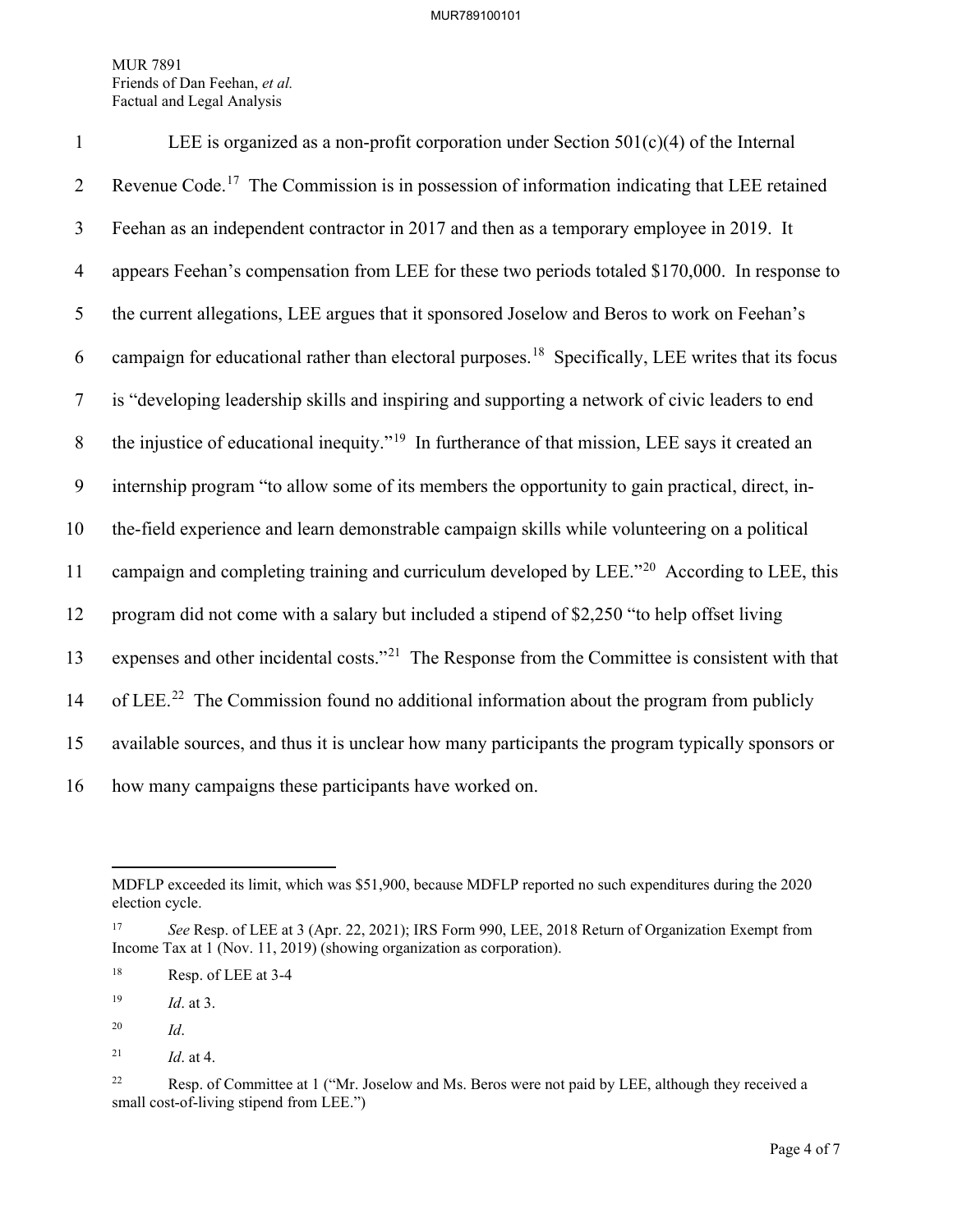#### 1 **III. LEGAL ANALYSIS**

#### 2 **A. Legal Standard**

3 Corporations are prohibited from making contributions to federal candidates or their 4 authorized committees, and candidates and authorized committees are prohibited from 5 knowingly receiving or accepting such contributions.<sup>[23](#page-5-0)</sup> Under Section 30101(8)(A)(ii) of the 6 Act, the term "contribution" includes "the payment by any person of compensation for the 7 personal services of another person which are rendered to a political committee without charge 8 for any purpose." $^{24}$  $^{24}$  $^{24}$ 9 **B. The Commission Finds No Reason to Believe that NLA Made Contributions**  10 **to the Committee**

11 The Responses from both the Committee and NLA provide substantial evidence that 12 Bhakta was paid by the MDFLP rather than NLA for her work with the Committee. NLA 13 submitted two affidavits testifying to her different positions at Lead for Minnesota and the 14 Committee, which is further supported by contemporaneous reports that the Minnesota 15 Democratic-Farmer-Labor Party filed with the Commission. In light of this information, the 16 Commission finds no reason to believe that NLA made a prohibited contribution to the 17 Committee in violation of 52 U.S.C. § 30118(a).

## 18 **C. The Commission Dismisses the Allegation that LEE made Prohibited**  19 **Contributions to the Committee**

## 20 With regard to Joselow and Beros, LEE claims it "did not pay them" but admits that it

21 gave them a "a modest stipend [\$2,250 each for the duration of the fellowship] to cover living

<span id="page-5-0"></span><sup>&</sup>lt;sup>23</sup> 52 U.S.C. § 30118(a); 11 C.F.R. § 114.2(a), (b)(1).

<span id="page-5-1"></span><sup>24 52</sup> U.S.C. § 30101(8)(A)(ii); 11 C.F.R. § 100.54.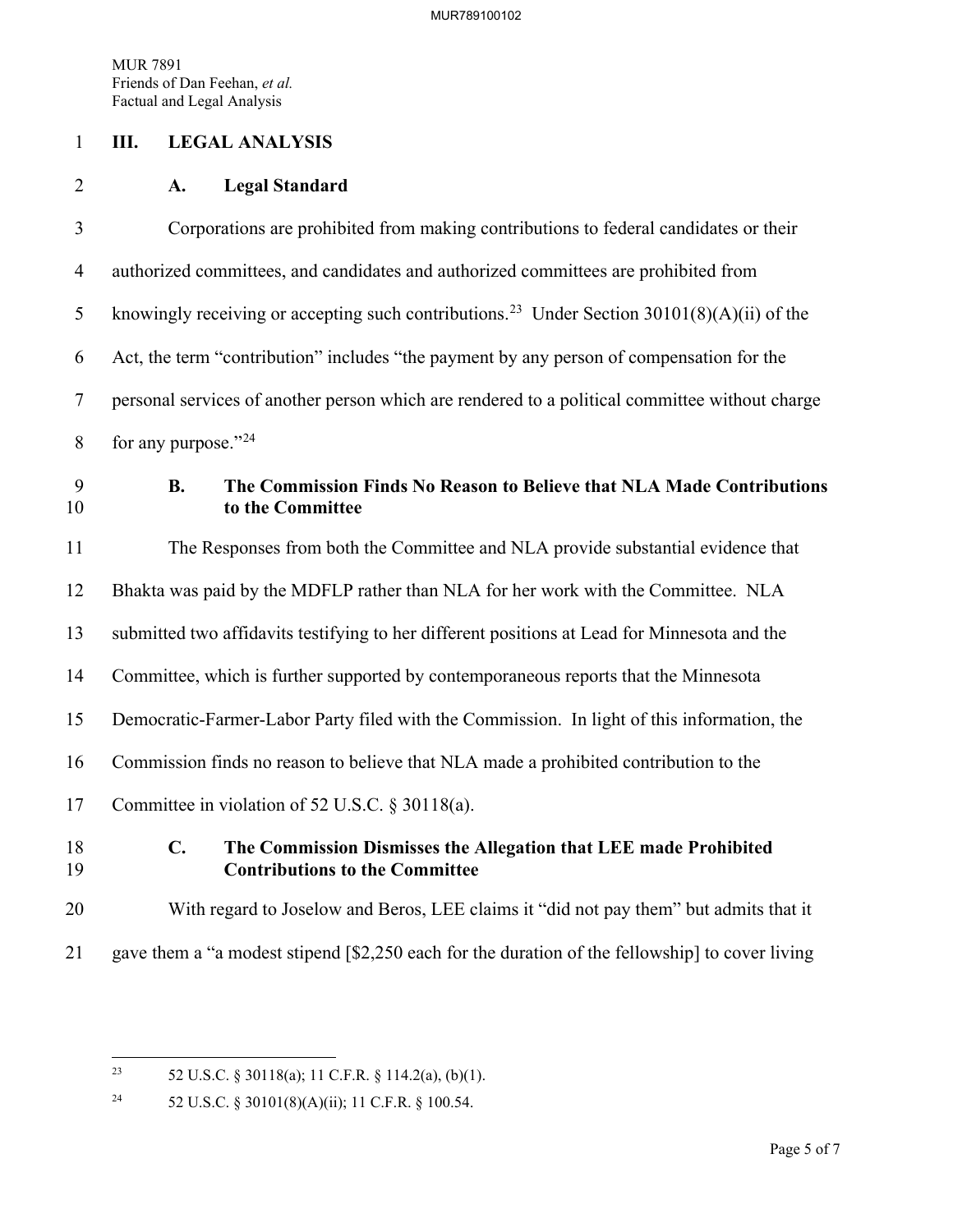| $\mathbf{1}$   | costs while they volunteered." <sup>25</sup> LEE contends that these stipends did not constitute prohibited   |
|----------------|---------------------------------------------------------------------------------------------------------------|
| 2              | in-kind contributions, <sup>26</sup> relying on Advisory Opinion 2015-14 (Hillary for America) ("AO 2015-     |
| $\mathfrak{Z}$ | 14"). There, the Commission concluded that a university's payment of a non-specific \$3,000                   |
| $\overline{4}$ | stipend to an undergraduate student volunteering for a candidate's campaign was not a prohibited              |
| 5              | corporate contribution. <sup>27</sup> Specifically, the Commission determined that the "stipends are          |
| 6              | provided to students for <i>bona fide</i> educational objectives, not for the provision of personal           |
| $\tau$         | services to federal campaigns." <sup>28</sup> Thus, even though the university student provided "substantive" |
| $8\phantom{.}$ | work" to the Clinton Committee, including helping with vetting, the stipend was not offered or                |
| 9              | received as compensation for the provision of the personal services. <sup>29</sup> Instead, the Commission    |
| 10             | found that the sole purpose of the stipend was to assist students with an educational experience in           |
| 11             | a wide variety of settings. <sup>30</sup> In addition, the program awarding the stipend was non-partisan and  |
| 12             | not for the purpose of advancing political goals. <sup>31</sup>                                               |
| 13             | The Commission has not had many occasions to consider how far the exemption laid out                          |
| 14             | in AO 2015-14 might reach. In MUR 7035 (Australian Labor Party), the Commission did not                       |

15 extend the exemption to a foreign political party that placed "delegates" in "partisan settings."<sup>[32](#page-6-7)</sup>

16 The Commission explained that there was information in the record that these delegates

<span id="page-6-0"></span> $25$  Resp. of LEE at 3.

<span id="page-6-1"></span><sup>26</sup> *Id.* at 5.

<span id="page-6-2"></span><sup>&</sup>lt;sup>27</sup> AO 2015-14 at 4. The \$3,000 stipend provided by DePauw University reimbursed the student in part for travel and subsistence expenses, which were estimated to total \$4,735. *Id*. The student also received academic credit toward a graduation requirement. *Id.* at 2.

<span id="page-6-3"></span><sup>28</sup> *Id*. at 4.

<span id="page-6-4"></span><sup>29</sup> *Id*. at 3-4.

<span id="page-6-5"></span><sup>30</sup> *Id*.

<span id="page-6-6"></span><sup>31</sup> *Id*. at 4.

<span id="page-6-7"></span><sup>32</sup> Factual & Legal Analysis at 5, MUR 7035 (Australian Labor Party).